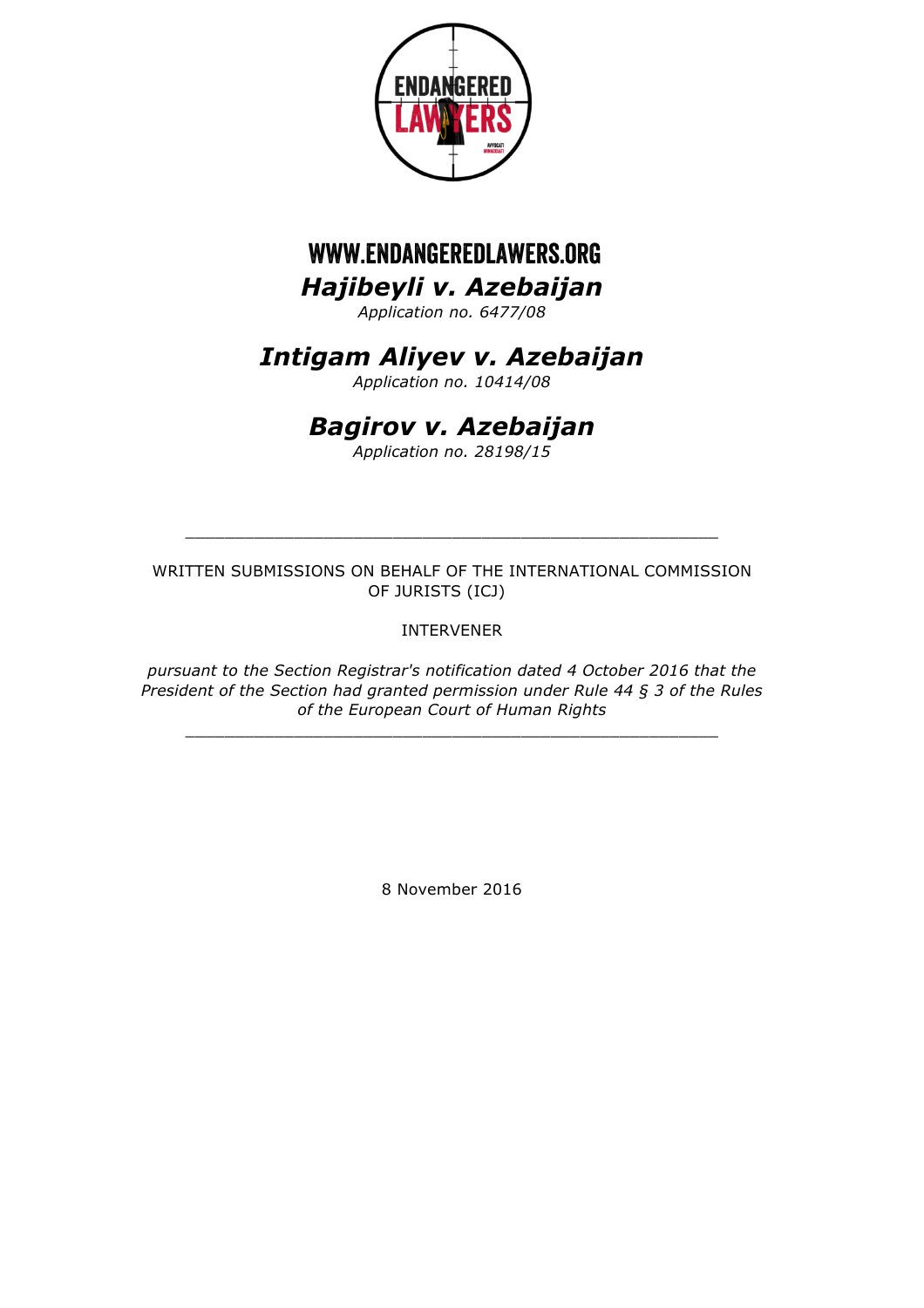#### **Introduction**

The International Commission of Jurists (ICJ) *2008 Declaration on Upholding the Rule of Law and the Role of Judges and Lawyers in Times of Crisis* (ICJ 2008 Declaration), adopted by leading jurists from all parts of the world, affirms that the role of the legal profession is "paramount in safeguarding human rights and the Rule of Law."1 This principle is informed by and reflects the UN Basic Principles on the Role of Lawyers that emphasise the role of lawyers in working "to uphold human rights and fundamental freedoms," $^2$  as well as the position of this Court, which has consistently stressed the "specific status of lawyers [having] a central position in the administration of justice as intermediaries between the public and the courts."<sup>3</sup>

The role of lawyers, in light of this position in the justice system, "entails a number of duties, particularly with regard to [lawyers'] conduct".<sup>4</sup> As the ICJ 2008 Declaration pointed out, "members of the legal profession … have a legal and ethical responsibility to uphold and promote the Rule of Law and human rights and to ensure that in carrying out their professional functions they take no measures that would impair the enjoyment of human rights."<sup>5</sup>

In order to effectively carry out this role, lawyers must not "suffer or be threatened with, prosecution or administrative, economic or other sanction for any action taken in accordance with recognized professional duties, standards and ethics."6 This Court has repeatedly held that "persecution and harassment of members of the legal profession strikes at the very heart of the Convention system."<sup>7</sup>

The UN Basic Principles stress that States have an obligation to "ensure that lawyers …are able to perform all of their professional functions without intimidation, hindrance, harassment or improper interference; ... and [do] not suffer, or be threatened with, prosecution or administrative, economic or other sanctions for any action taken in accordance with recognized professional duties, standards and ethics."<sup>8</sup> The Council of Europe's *Recommendation Rec(2000)21 on the freedom of exercise of the profession of lawyer* affirms that they "should not suffer or be threatened with any sanctions or pressure when acting in accordance with their professional standards."<sup>9</sup> The ICJ 2008 Declaration has further stressed that "[a]ll branches of government must take all necessary measures to ensure the protection by the competent authorities of lawyers against any violence, threats, retaliation, *de facto* or *de jure* adverse discrimination, pressure or any other arbitrary action as a consequence of their professional functions or legitimate exercise of human rights."<sup>10</sup>

<sup>8</sup> Article 16, *UN Basic Principles on the Role of Lawyers.*

 <sup>1</sup> Principle no. 1, *2008 ICJ Declaration on Upholding the Rule of Law and the Role of Judges and Lawyers in Times of Crisis* (ICJ 2008 Declaration). See also, *ICJ Act of Athens* of 1955. See also, Article 74 of *Draft Universal Declaration on the Independence of Justice (t*he Singhvi Declaration).<br><sup>2</sup> Article 14 of the *UN Basic Principles on the Role of Lawyers,* adopted by the Eighth United Nations Congress on the

Prevention of Crime and the Treatment of Offenders, Havana, Cuba, 27 August to 7 September 1990.<br><sup>3</sup> *Morice v. France,* ECtHR, GC, Application no. 29369/10, 23 April 2015, para. 132. See also *Schöpfer v. Switzerland*,

ECtHR, Application no. 25405/94, 20 May 1998, paras. 29-30; *Nikula v. Finland*, ECtHR, Application no. 31611/96, 21 March 2002, para. 45; *Amihalachioaie v. Moldova*, ECtHR, Application no. 60115/00, 20 April 2004, para. 27; *Kiprianou v Cyprus,* ECtHR, GC, Application no. 73797/01, 15 December 2005, para. 173; and *André and Another v. France*, ECtHR, Application no. 18603/03, 24 July 2008, para 42.

<sup>4</sup> *Morice v. France,* ECtHR, GC, Application no. 29369/10, 23 April 2015, para. 133. See also, *Van der Mussele v. Belgium*, ECtHR, Application no. 8919/80, 23 November 1983; *Casado Coca v. Spain*, ECtHR, Application no. 15450/89, 24 February 1994, para. 46; *Steur v. the Netherlands*, Application no. 39657/98, para. 38; *Veraart v. the Netherlands*, Application no. 10807/04, 30 November 2006, para. 51; *Coutant v. France* (dec.), ECtHR, Application no. 17155/03, 24 January 2008; and *Kiprianou v Cyprus, op. cit.*, para. 173.<br><sup>5</sup> Principle no. 13, *ICJ 2008 Declaration*.

<sup>6</sup> Article 16(c), *UN Basic Principles on the Role of Lawyers.*

<sup>7</sup> *Annagi Hajibeyli v Azerbaijan,* ECtHR, Application no. 2204/11, 22 October 2015, para. 68.

<sup>9</sup> Article I.4, *Recommendation Rec(2000)21 of the Committee of Ministers to member states on the freedom of exercise of the profession of lawyer*, adopted by the Committee of Ministers on 25 October 2000 at the 727<sup>th</sup> meeting of the Ministers' Deputies.<br><sup>10</sup> Article 7, ICJ 2008 Geneva Declaration.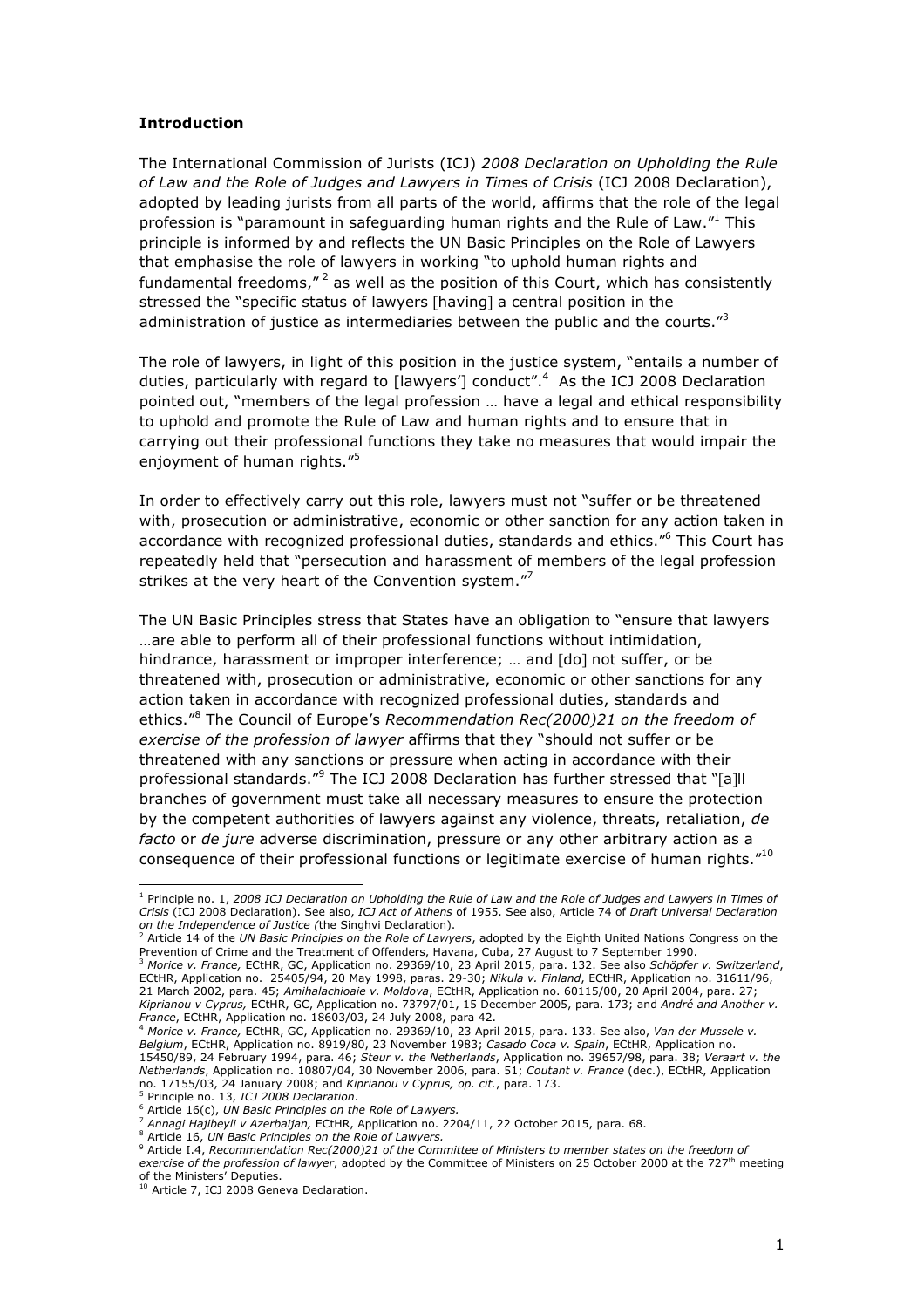In these submissions, the ICJ stresses that, while lawyers have to perform their professional functions in conformity with ethical standards, the legal profession's systems of admission and discipline must not enforce such obligations in a way that impairs the exercise of human rights by lawyers or their capacity to effectively represent their clients.

The ICJ presents these submissions based on the jurisprudence of this Court as well as international standards governing the legal profession. In particular, the submission will address permissible restrictions of lawyers' rights to respect for private (including professional) life under article 8 ECHR and to freedom of expression under article 10 ECHR, as well as the procedural safeguards required to apply such restrictions under article 6 ECHR. Finally, the submission will set out key findings of a recent ICJ fact-finding mission to assess the compliance of the governance of the legal profession in Azerbaijan with international law and standards.

#### **I. Protection of the professional life of lawyers under article 8 ECHR**

This Court has consistently affirmed that the scope of article 8 ECHR extends to the protection of a person's professional life in certain circumstances, namely where professional life is closely related to social identity and private life.<sup>11</sup> The Court has established, in particular, that the right to private and professional life is applicable to admission and disbarment proceedings of the legal profession.<sup>12</sup>

Therefore, the requirement that a restriction on article 8 ECHR rights must be in accordance with law has specific implications in these procedures. The Court has ruled that such a restriction must be sufficiently foreseeable to enable the applicant to realise that by adopting a certain defined practice or omission he or she would be disqualified from the profession.<sup>13</sup>

The requirements of the principle of legality in the context of disciplinary proceedings are not necessary congruous with those related to criminal liability. Thus, the Court has recognised that, "in the context of disciplinary law, ... it is a matter of objective necessity that the *actus reus* of such offences should be worded in general language."<sup>14</sup> This means that an applicable provision of law may "not provide a guarantee for addressing properly the matter of the foreseeability of the law" and that, therefore, "[t]he other factors affecting the quality of legal regulation and the adequacy of the legal protection against arbitrariness should be identified and examined."<sup>15</sup>

To ensure legal foreseeability in disciplinary proceedings, and hence respect for the principle of legality, there must at least be "specific and consistent interpretational practice concerning the legal provision in issue."<sup>16</sup> Lack of guidelines or consistent practice would generally invalidate restrictions on the enjoyment of article 8 ECHR rights. For example, this Court, in the case of *Mateescu*, found that the non-admission to the Bar because the applicant had also been registered as a physician was in

 <sup>11</sup> *Fernandez Martinez v Spain*, ECtHR, GC, Application no. 56030/07, 12 June 2014, para. 110. See also, among others, *Bigaeva v Greece*, ECtHR, Application no. 26713/05, 28 May 2009, para. 23; and *Oleksandr Volkov v.* 

*Ukraine,* ECtHR, Application no. 21722/11, 9 January 2013, paras. 165-67. <sup>12</sup> *Mateescu v Romania,* ECtHR, Application no. 1944/10, 14 January 2014, para. 20-21. See also, *Fernandez Martinez v Spain*, GC, Application no. 56030/07, 12 June 2014, para. 108; *Bigaeva v Greece*, Application no. 26713/05, 28 May 2009.

<sup>13</sup> *Ibid.*, para. 32.

<sup>14</sup> *Oleksandar Volkov v. Ukraine*, *op. cit.*, para. 178.

<sup>15</sup> *Ibid*.

<sup>16</sup> *Ibid.*, para. 179.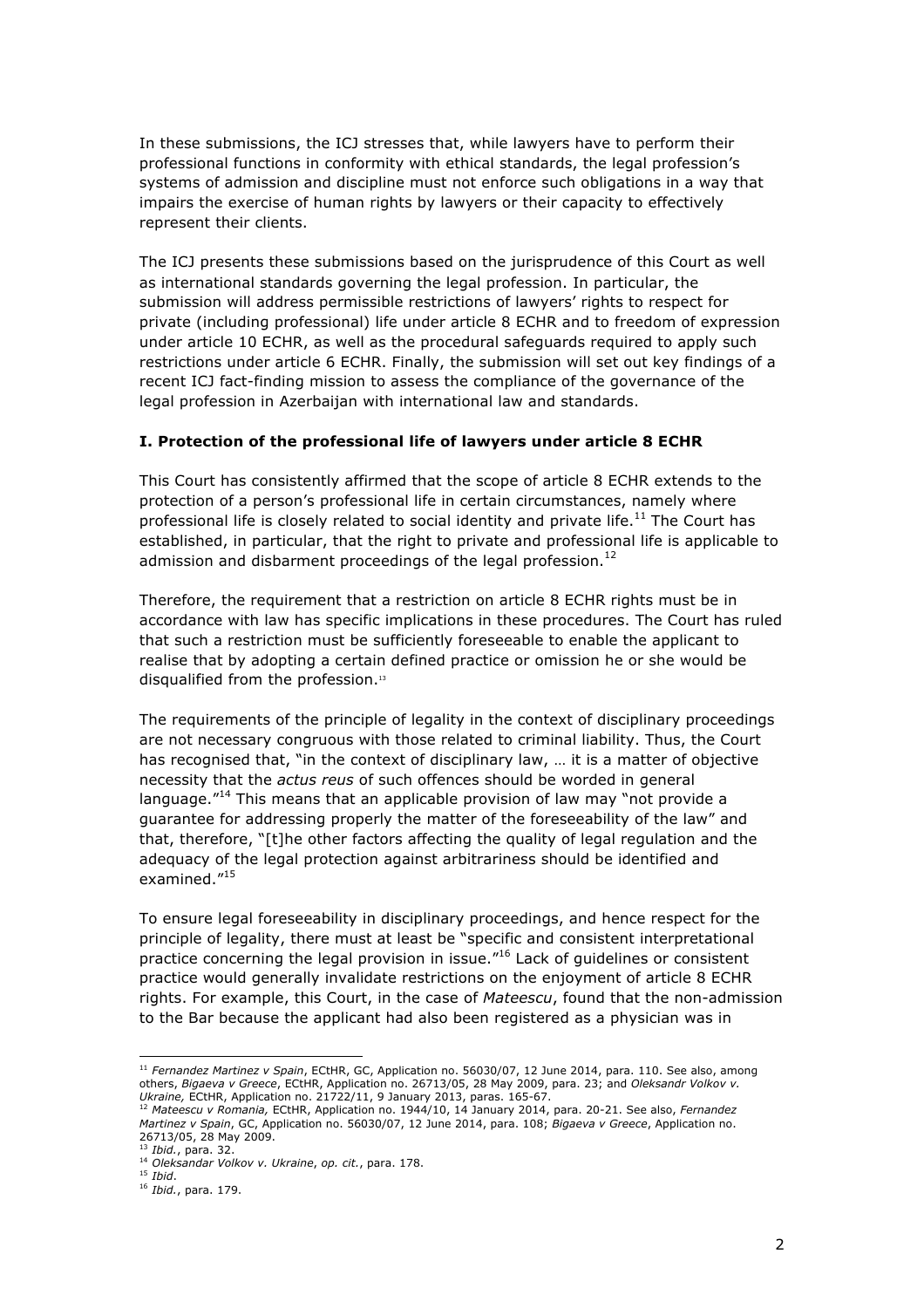breach of this provision. The law at issue in *Mateescu* considered as incompatible with legal practice "occupations affecting the dignity and independence of the profession or good morals."<sup>17</sup> The Court determined that it was not objectively foreseeable that the profession of physician could be qualified in such terms. In *H. v Belgium*, where there were no clear standards, jurisprudence or codified practice, as to what amounted to "exceptional circumstances" under which a person could be readmitted to the Bar, the Court determined the procedure to be at odds with the State's obligations under article 6 ECHR. $^{18}$ 

The need to discharge obligations under article 6 ECHR may provide grounds for restriction of article 8 rights, in accordance with the legitimate aim of protecting the rights and freedoms of others, where such restriction meets requirements of necessity and proportionality. Of particular relevance is the requirement under article 6 ECHR that the State ensure the maintenance of public confidence in the justice system and the legal profession, and the effectiveness of legal representation and assistance. In this connection, the Court has found that it is legitimate to expect a lawyer "to contribute to the proper administration of justice, and thus to maintain public confidence in it".<sup>19</sup>

International standards on the legal profession assist in establishing the ethical duties of lawyers, that are relevant to an assessment of the legitimacy of the aim of the interference, as well as its necessity and proportionality. *The UN Basic Principles on the Role of Lawyers* affirm that "[l]awyers shall at all times maintain the honour and dignity of their profession as essential agents of the administration of justice. $"^{20}$  They set out the principal duties of lawyers with regard to their clients: "[a]dvising clients as to their legal rights and obligations, and as to the working of the legal system in so far as it is relevant to the legal rights and obligations of the clients; … [a]ssisting clients in every appropriate way, and taking legal action to protect their interests; … [a]ssisting clients before courts, tribunals or administrative authorities, where appropriate... $"^{21}$  Additionally, "in protecting the rights of their clients and promoting the cause of justice, [lawyers] shall seek to uphold human rights and fundamental freedoms … and … at all times act freely and diligently in accordance with the law and recognized standards and ethics of the legal profession. $12^2$  They "shall always loyally respect the interests of their clients."<sup>23</sup>

These duties are also reflected in the Council of Europe's *Recommendation Rec(2000)21* which delineates some of the main roles of lawyers, including: "… advising [their clients] on their legal rights and obligations, as well as the likely outcome and consequences of the case, including financial costs; … endeavouring first and foremost to resolve a case amicably;… taking legal action to protect, respect and enforce the rights and interests of their clients;… avoiding conflicts of interest;… not taking up more work than they can reasonably manage, $^{\prime\prime 24}$  and to "respect the judiciary and carry out their duties towards the court in a manner consistent with domestic legal and other rules and professional standards."<sup>25</sup>

 <sup>17</sup> *Mateescu v Romania, op.cit.*, para. 31.

<sup>18</sup> *H v Belgium*, ECtHR, Application no. 8950/80, 30 November 1987, para. 53.

<sup>19</sup> *Kincses v. Hungary,* ECtHR, Application no. 66232/10, 27 January 2015, para. 41.

<sup>20</sup> Article 12, *UN Basic Principles on the Role of Lawyers*.

<sup>21</sup> Article 13, *ibid*.

<sup>22</sup> Article 14, *ibid*.

<sup>23</sup> Article 15, *ibid*.

<sup>24</sup> Article III.3, *Recommendation Rec(2000)21*.

<sup>25</sup> Article III.4, *ibid.* See also, *CCBE Charter of Core Principles of the European Legal Profession*, although not directly applicable to Azeri lawyers, provides a good evidence of the common *iuris opinio* in the Council of Europe's space.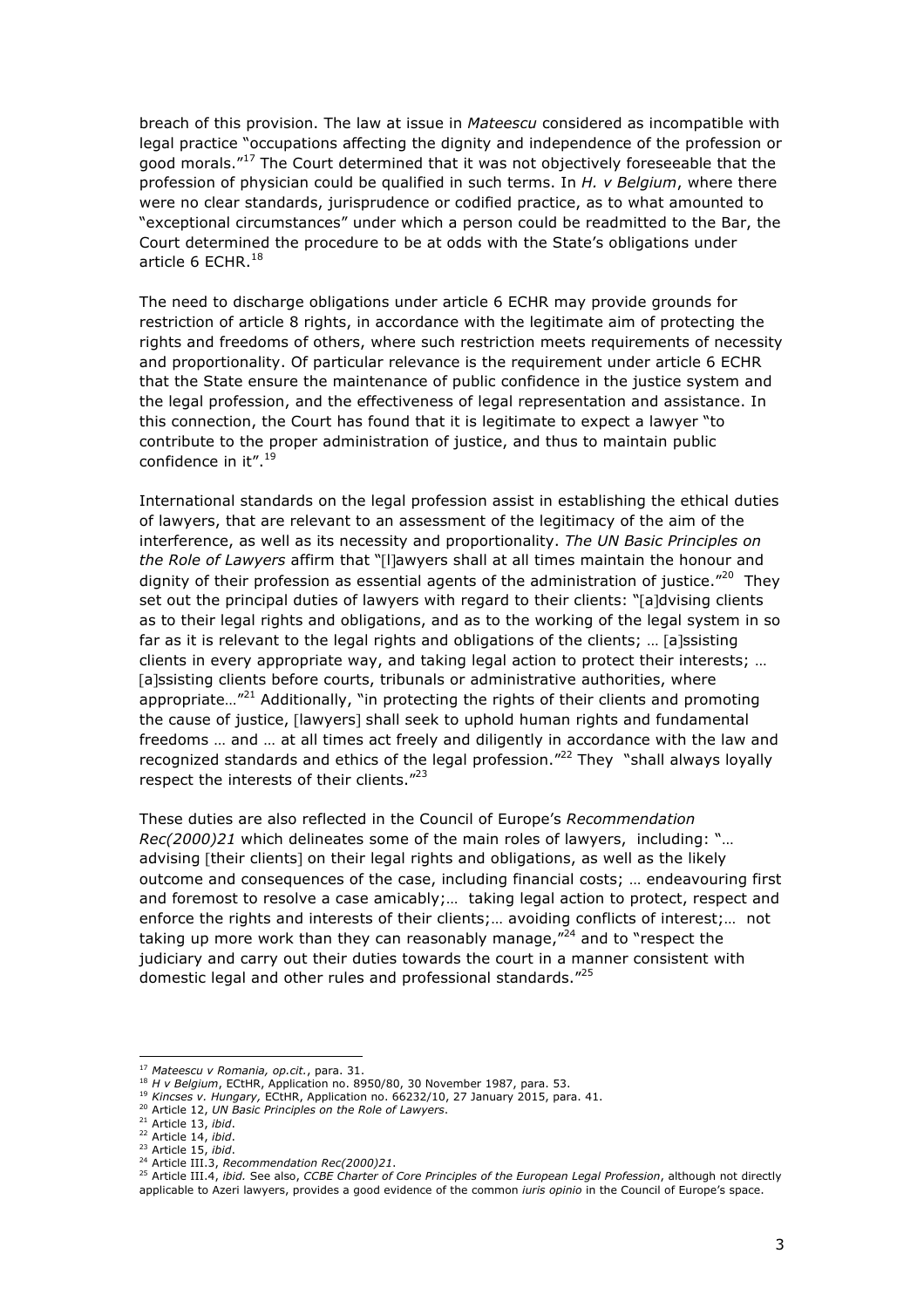The commentary of the Council of Bars and Law Societies of Europe (CCBE) on its *Charter of Core Principles of the European Legal Profession* sheds some light on the vague concepts of dignity, honour, integrity and good reputation that underlie the ethical codes of lawyers and links these standards to the effectiveness of legal assistance and representation for the client:

*"To be trusted by clients, third parties, the courts and the state, the lawyer must be shown to be worthy of that trust. That is achieved by membership of an honourable profession; the corollary is that the lawyer must do nothing to damage either his or her own reputation or the reputation of the profession as a whole and public confidence in the profession. This does not mean that the lawyer has to be a perfect individual, but it does mean that he or she must not engage in disgraceful conduct, whether in legal practice or in other business activities or even in private life, of a sort likely to dishonour the profession. Disgraceful conduct may lead to sanctions including, in the most serious cases, expulsion from the profession." 26*

**The ICJ submits that, in order to comply with the right to respect for private life under article 8 ECHR, any restriction on the professional life of lawyers must be based on the defined and foreseeable application of admission requirements or disciplinary offences. Any vagueness in the legal definition of disciplinary offences must be compensated for by an enhanced level of procedural guarantees (see, section III) in the admission and disciplinary processes. International standards on the legal profession suggest that any such limitation is justifiable only where it is necessary to protect the rights of others, by ensuring effective and independent legal representation and enhancing trust in the justice system. In particular, they suggest that restrictions on the article 8 rights of lawyers will not be justified where admission and disciplinary procedures act as a hindrance to the capacity of lawyers to fulfil their duties to uphold human rights and the rule of law.** 

#### **II. The right to freedom of expression of lawyers under article 10 ECHR**

The right to freedom of expression must be guaranteed to lawyers in their professional as well as their private lives. In this regard, the Court has stressed that freedom of expression "encompasses not only the substance of the ideas and information expressed but also the form in which they are conveyed. $"^{27}$  In light of their particular role as protectors of human rights and the rule of law,<sup>28</sup> "[I]awyers are … entitled, in particular, to comment in public on the administration of justice, provided that their criticism does not overstep certain bounds."<sup>29</sup> Importantly, "the freedom of expression of lawyers is related to the independence of the legal profession, which is crucial for the effective functioning of the fair administration of justice."30

To meet the requirements of article 10 ECHR, this Court has found that permissible restrictions on a lawyer's freedom of expression should "lie in the usual restrictions on the conduct of members of the Bar … , as reflected in the ten basic principles enumerated by the CCBE for European lawyers, with their particular reference to

 <sup>26</sup> *CCBE Charter of Core Principles of the European Legal Profession*, commentary, principle (d).

<sup>27</sup> *Morice v. France,* ECtHR, GC, Application no. 29369/10, 23 April 2015, para. 134. See also, *Foglia v Switzerland*, ECtHR, Application no. 35865/04, 13 December 2007, para. 85; article 23, *UN Basic Principles on the Role of Lawyers*; Principle I.3, *Recommendation Rec(2000)21.*

<sup>28</sup> *Morice v. France, op. cit.,* para*.* 135.

<sup>29</sup> *Morice v. France, op. cit.,* para. 134. See, *Nikula v Finland*, *op.cit.*, para. 46.

<sup>&</sup>lt;sup>30</sup> Kincses v. Hungary, ECtHR, Application no. 66232/10, 27 January 2015, para. 61.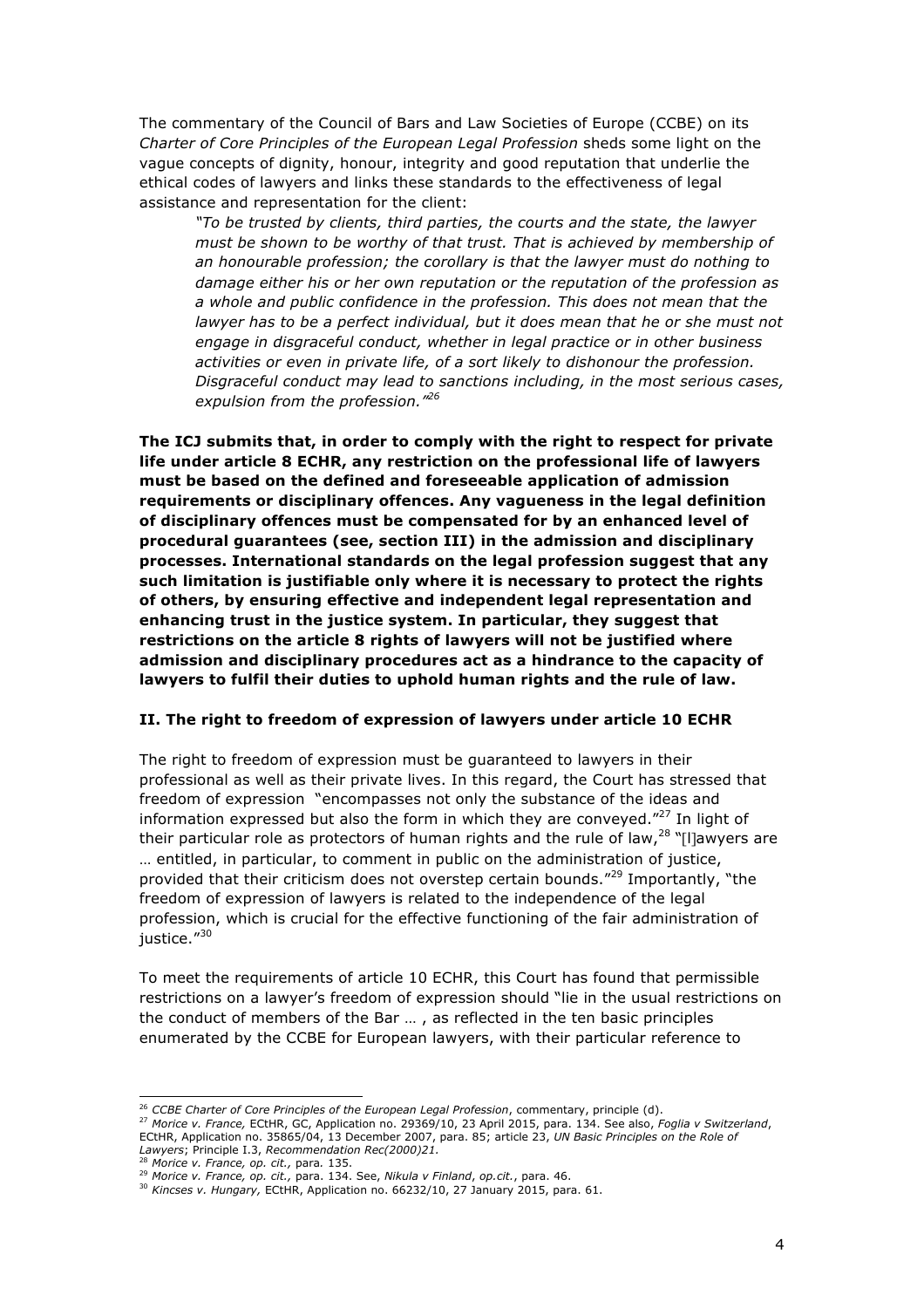"dignity", "honour" and "integrity" and to "respect for ... the fair administration of justice" ... ."<sup>31</sup>

The Court has emphasized that, because of his or her central role in the justice system, "a lawyer should be able to draw the public's attention to potential shortcomings in the justice system; the judiciary may benefit from constructive criticism."<sup>32</sup> In addition, the Court has found that the public has an interest in being informed on criminal proceedings and about the functioning of the judiciary.<sup>33</sup>

When assessing the necessity and proportionality of any restriction on the freedom of expression of lawyers, it must be borne in mind that the unimpeded exercise of this right is central to the very capacity of the lawyer to exercise his or her profession. In the landmark case *Morice v. France*, the Grand Chamber ruled that "[i]t is only in exceptional cases that restriction … of defence counsel's freedom of expression can be accepted as necessary in a democratic society."<sup>34</sup> The Court has stated that "any "chilling effect" is an important factor to be considered in striking the appropriate balance between courts and lawyers in the context of an effective administration of justice."<sup>35</sup>

As recognized by this Court, "for the public to have confidence in the administration of justice they must have confidence in the ability of the legal profession to provide effective representation. It follows that any "chilling effect" of even a relatively light penalty is an important factor to be considered in striking the appropriate balance between courts and lawyers in the context of an effective administration of justice."36

The role of lawyers in the judicial system grants them a certain latitude regarding arguments used in court since they have the duty to defend their clients' interests zealously.<sup>37</sup> For example, a lawyer's use of a "caustic tone" to a judge has been found to be compatible with article 10 ECHR.<sup>38</sup>

With regard to conduct in courtroom, the Grand Chamber ruled that "the principle of fairness militates in favour of a free and even forceful exchange of argument between the parties,<sup>"39</sup> and the boundaries are those drawn by defamation for statements not supported by facts and the rule of secrecy of investigations.<sup>40</sup>

The *UN Basic Principles on the Role of Lawyers* state that "[l]awyers shall enjoy civil and penal immunity for relevant statements made in good faith in written or oral pleadings or in their professional appearances before a court, tribunal or other legal or administrative authority." <sup>41</sup> This is also affirmed in the *IBA Standards for the* 

 <sup>31</sup> *Morice v. France, op. cit.,* para. 134. See *Foglia v Switzerland*, *op. cit*. More ethical duties are identified in the section on article 8 ECHR. The *CCBE Charter of Core Principles of the European Legal Profession*, although not directly applicable to Azeri lawyers, provides a good evidence of the common *iuris opinio* in the Council of Europe's space on what are the duties of lawyers: "the independence of the lawyer, and the freedom of the lawyer to pursue the client's case; … the right and duty of the lawyer to keep clients' matters confidential and to respect professional secrecy; … avoidance of conflicts of interest, whether between different clients or between the client and the lawyer; … the dignity and honour of the legal profession, and the integrity and good repute of the individual lawyer; … loyalty to the client; … fair treatment of clients in relation to fees; … the lawyer's professional competence; … respect towards professional colleagues; … respect for the rule of law and the fair administration of justice; and … the selfregulation of the legal profession."

<sup>32</sup> *Morice v. France, op.cit.*, para. 167-168.

<sup>33</sup> *Ibid.*, para. 152.

<sup>34</sup> *Ibid.*, para. 135

<sup>35</sup> *Kiprianou v Cyprus, op. cit.*, para. 175.

<sup>36</sup> *Kincses v. Hungary, op. cit.*, para. 34.

<sup>37</sup> *Ibid*., para. 60. *Morice v. France, op. cit.*, para. 133. See, *IBA Standards for the Independence of the Legal Profession*, article 6; and, *Kiprianou v Cyprus, op. cit.*, para. 175.

<sup>38</sup> *Morice v. France, op. cit.*, para. 161.

<sup>39</sup> *Ibid.*, para 137.

<sup>40</sup> *Ibid.*, 138-139.

<sup>41</sup> Article 20, *UN Basic Principles on the Role of Lawyers.*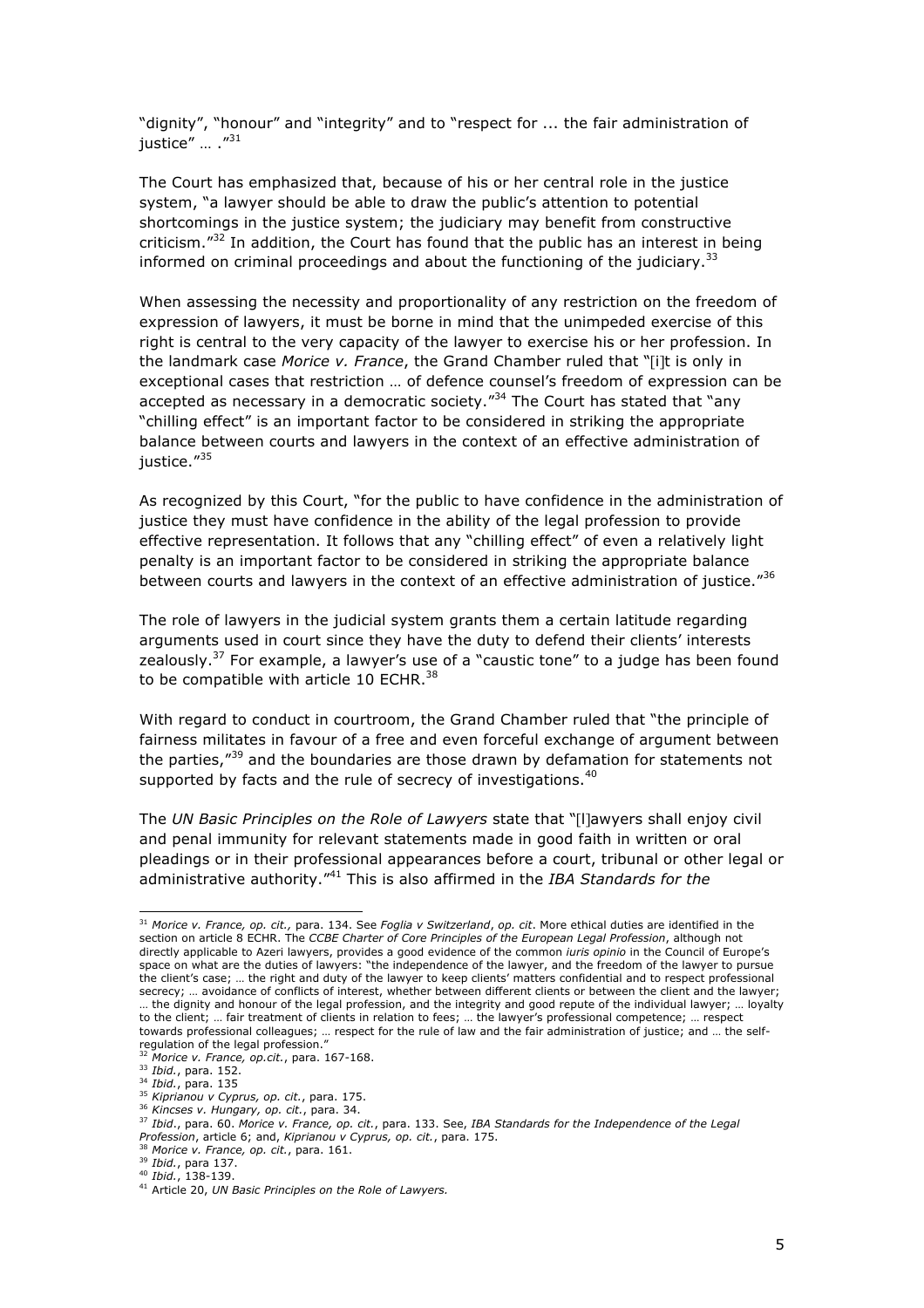Independence of the Legal Profession.<sup>42</sup> Furthermore, "... they shall have the right to take part in public discussion of matters concerning the law, the administration of justice and the promotion and protection of human rights … , without suffering professional restrictions by reason of their lawful action or their membership in a lawful organization."<sup>43</sup>

Principle I.3 of Council of Europe's *Recommendation Rec(2000)21* affirms that lawyers "should have the right to take part in public discussions on matters concerning the law and the administration of justice and to suggest legislative reforms."<sup>44</sup> A similar provision is contained in article 14 of the *IBA Standards for the Independence of the Legal Profession.*

Furthermore, in an assessment of the necessity and proportionality of a restriction on the exercise of a lawyers' freedom of expression, account must be taken of the public's interest in receiving information about questions arising from judicial decisions, as well as the need for the proper administration of justice and upholding the dignity of the legal profession.<sup>45</sup> It has been held that there are no grounds for according national authorities a wide margin of appreciation in regard to lawyers' freedom of expression in such cases.<sup>46</sup>

The widest protection of freedom does not, however, extend to all form of expression. For instance, the Court has stressed that "a clear distinction must be made between criticism and insult. If the sole intent of any form of expression is to insult a court, or members of that court, an appropriate sanction would not, in principle, constitute a violation of Article 10 of the Convention … ." <sup>47</sup> The ICJ notes that the distinction between the two elements is principally one of **intent**, which becomes a key element in any disciplinary proceedings with regard to freedom of expression of lawyers.

**The ICJ submits that, taking into account the duties of lawyers towards their clients and their crucial role in the protection of human rights and the rule of law, any restrictions on their right to freedom of expression must be subject to particularly close scrutiny and are permissible only when strictly necessary in order to protect the integrity of the justice system and the rights of others. In particular, such restrictions must not impair the duty of lawyers to defend their clients to the best of their ability and to uphold human rights and the rule of law.**

#### **III. The fairness of the procedures of admission and disbarment of lawyers**

It is well established in the jurisprudence of the Court that both admission and disbarment procedures for lawyers must respect the guarantees enshrined in article 6.1 ECHR as they concern the adjudication of a "civil right".<sup>48</sup> Furthermore, this Court

 <sup>42</sup> Article 11, *IBA Standards for the Independence of the Legal Profession*.

<sup>43</sup> Article 23, *UN Basic Principles on the Role of Lawyers.*

<sup>44</sup> Article I.3, *Recommendation Rec(2000)21*.

<sup>45</sup> *Nikula v Finland*, *op. cit.*, para. 46. See also, *Morice v. France, op. cit.*, para. 148: lawyers' and journalists' "respective positions and roles in judicial proceedings are intrinsically different. Journalists have the task of imparting, in conformity with their duties and responsibilities, information and ideas on all matters of public interest, including those relating to the administration of justice. Lawyers, for their part, are protagonists in the justice system, directly involved in its functioning and in the defence of a party. They cannot therefore be equated with an external witnesses whose task it is to inform the public.

<sup>46</sup> *Nikula v Finland*, *op. cit.*, para. 46; *Morice v. France, op. cit.*, para. 152.

<sup>47</sup> *Kincses v. Hungary, op. cit.*, para. 61.

<sup>48</sup> *De Moor v Belgiun*, ECtHR, Application no. 16997/90, 23 June 1994, para. 43. See also, among other authorities, the following judgments: *Philis v Greece (No, 2)*, ECtHR, Application no. 19773/92, 27 June 1997; *König v. Germany*, ECtHR, Application no. 6232/73, 28 June 1978, paras. 87-95; *Le Compte, Van Leuven and De Meyere v. Belgium*, ECtHR, Application no. 6878/75, 7238/75, 23 June 1981, paras. 41-51; *Albert and Le Compte v. Belgium*, ECtHR, Applications nos. 7299/75 and 7496/76, 10 February 1983, paras. 25-29; and *Diennet v. France*, ECtHR, Application no. 18160/91, 26 September 1995, para. 27.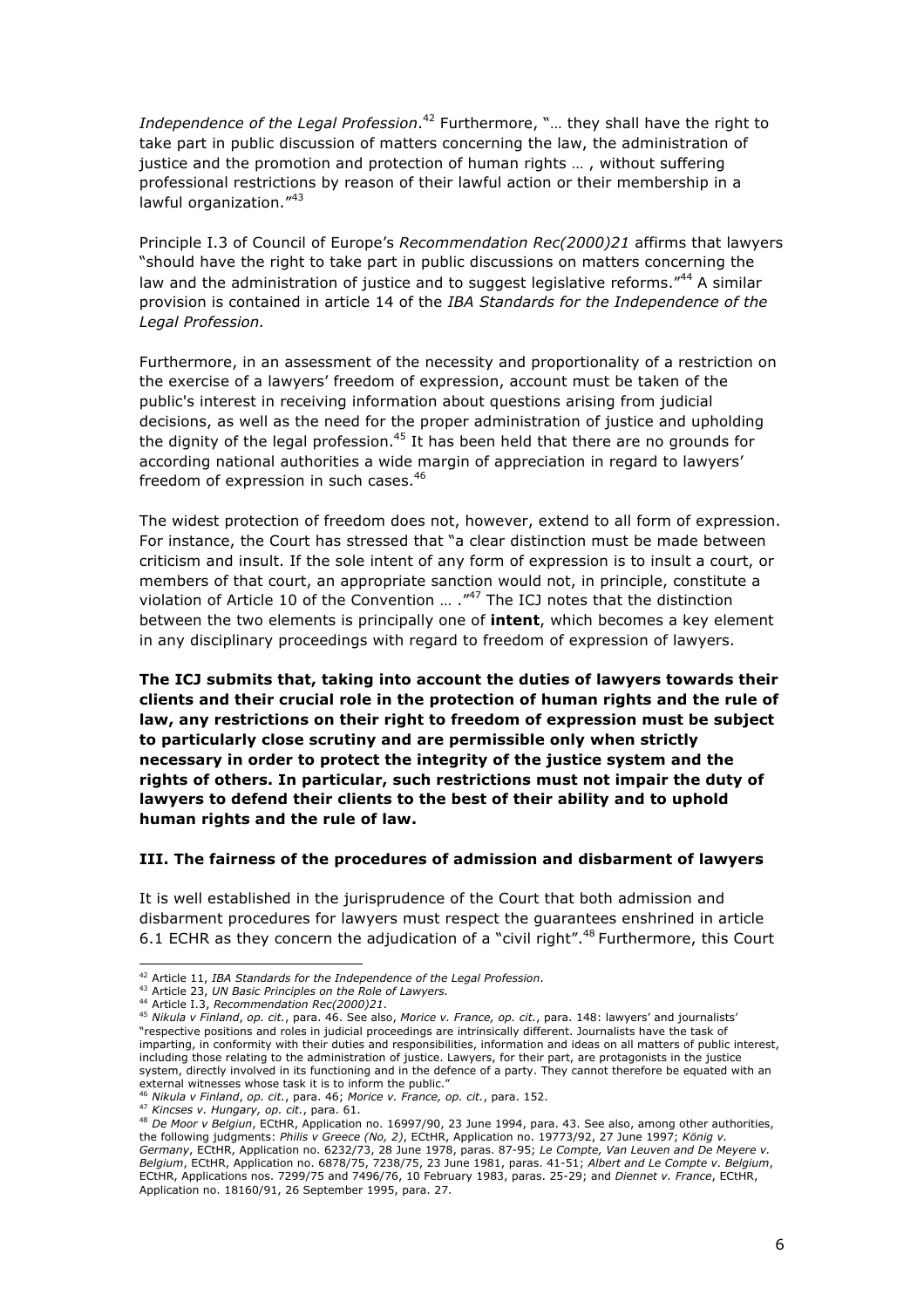has found that the lack of such procedural guarantees has implications for compliance with articles 8 and 10 ECHR in such proceedings, in light of the vague definition of certain disciplinary offences and of the consequent need for strong procedural safeguards to ensure the proportionality of the restriction.<sup>49</sup>

#### *3.1. Decision by an independent and impartial tribunal*

The term "tribunal" under article 6 ECHR encompasses not only judicial authorities. It may also apply to other bodies. Characterization as a tribunal "is warranted only for an organ which satisfies a series of further requirements - independence of the executive and of the parties to the case, duration of its members' term of office, guarantees afforded by its procedure." <sup>50</sup> Regard must be had "*inter alia*, to the manner of appointment of its members and their term of office, the existence of safeguards against external pressure and the question whether the body presents an appearance of independence." <sup>51</sup> In *H v Belgium*, the Court ruled that the Collegium of the Bar Association, in charge of readmission and discipline procedures, had to respect the requirements of independence and impartiality of article 6.1 ECHR.

The *UN Basic Principles on the Role of Lawyers* consider that, because of its role in essential procedures for the legal profession and lawyers' rights, the "executive body of the professional associations shall be elected by its members and shall exercise its functions without external interference.<sup>"52</sup> Principle I.2 of the Council of Europe's *Recommendation Rec(2000)21* highlights that "[d]ecisions concerning the authorisation to practice as a lawyer or to accede to this profession, should be taken by an independent body. Such decisions, whether or not they are taken by an independent body, should be subject to a review by an independent and impartial judicial authority."<sup>53</sup>

With regard to disciplinary proceedings, the UN Special Rapporteur on the independence of judges and lawyers, an independent expert of the UN Human Rights Council, has stressed that "the body in charge should be free from any influence or pressure from the legislative or the executive branches of power or any other party."<sup>54</sup> The International Bar Association (IBA) has clarified that the "[i]ndependence of a lawyer requires also that the process for the lawyer's admission to the bar, professional discipline, and professional supervision in general, are organised and carried out in a manner that guarantees that administration of the legal profession is free from undue or improper influence, whether governmental, by the courts or otherwise."<sup>55</sup>

According to *Recommendation Rec(2000)21*, "[b]ar associations or other professional lawyers' associations should be self-governing bodies, independent of the authorities and the public." <sup>56</sup> The *IBA Standards for the Independence of the Legal Profession* upholds the requirement of independence, enforced by the obligation that its "council or other executive body shall be freely elected by all the members without interference of any kind by any other body or person."*<sup>57</sup>*

 <sup>49</sup> *Kiprianou v Cyprus, op. cit.*, para. 181. *Oleksandar Volkov v. Ukraine*, *op. cit.*, para. 185.

<sup>50</sup> *Le Compte, Van Leuven, and De Meyere v Belgium*, *op. cit.,* para. 55.

<sup>51</sup> O*leksandar Volkov v. Ukraine*, *op. cit.*, para. 103.

<sup>52</sup> Article 24, *UN Basic Principles on the Role of Lawyers.*

<sup>53</sup> Article I.2, *Recommendation Rec(2000)21*.

<sup>54</sup> *Report of the UN Special Rapporteur on the Independence of Judges and Lawyers, Leandro Despouy, to the General Assembly,* UN Doc. A/64/181, 28 July 2009, para. 55

<sup>55</sup> *IBA International Principles on Conduct for the legal profession, commentary*, p. 13.

<sup>56</sup> Article V.2, *Recommendation Rec(2000)21*.

<sup>57</sup> Principle 17, *IBA Standards for the Independence of the Legal Profession.*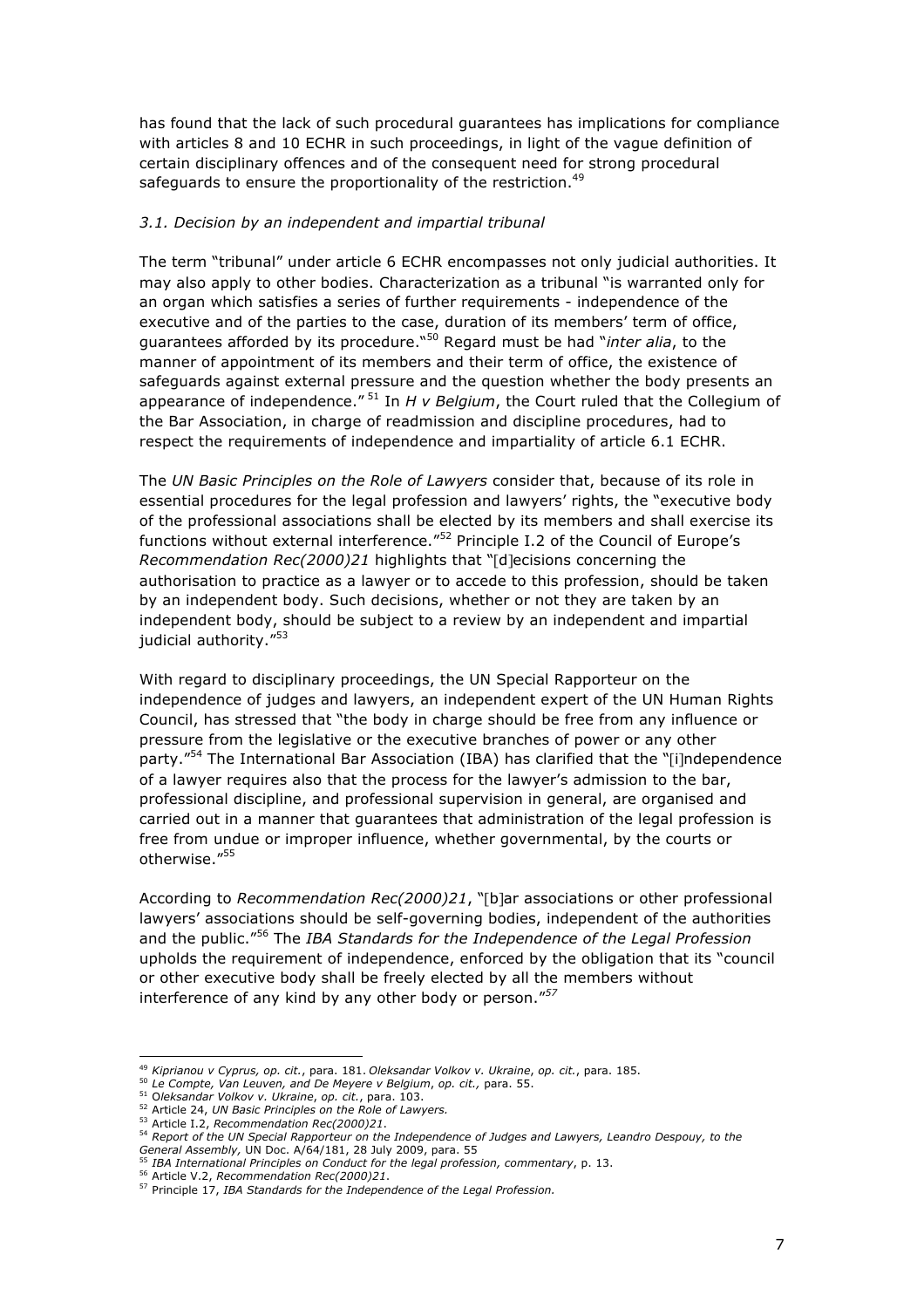#### *3.2. Procedural rights in admission and disbarment proceedings*

This Court has applied the standards of article 6.1 ECHR to the procedure of admission to the Bar<sup>58</sup> for which it called for the application of the quarantees of fair trial, of the right to be heard, to have defined grounds of non-admission established in law, and publicity of the procedure.<sup>59</sup>

With regard to the procedure, the Court identified the effective assistance of a lawyer, the right to appear in person at the relevant hearing, and to make submissions as elements, as well as the publicity of the proceedings, as required under the right to a fair trial. In *Le Compte and others*, the lack of publicity of the judicial review procedure before the Court of Cassation was what led this Court to find a violation of article 6 ECHR. $^{60}$  In addition, the Court has held that the procedure required the decision to be reasoned and not merely a reproduction of or a reference to the standard to be applied.  $61$ 

Article 19 of the UN Basic Principles affirms that disbarment can occur only when in accordance with the law and the Basic Principles. These rules are the following:

*27. Charges or complaints made against lawyers in their professional capacity shall be processed expeditiously and fairly under appropriate procedures. Lawyers shall have the right to a fair hearing, including the right to be assisted by a lawyer of their choice.*

*28. Disciplinary proceedings against lawyers shall be brought before an impartial disciplinary committee established by the legal profession, before an independent statutory authority, or before a court, and shall be subject to an independent judicial review.*

*29. All disciplinary proceedings shall be determined in accordance with the code of professional conduct and other recognized standards and ethics of the legal profession and in the light of these principles.*

This requirement is also reflected in *Recommendation Rec(2000)21*, affirming that "[d]isciplinary proceedings should be conducted with full respect of the principles and rules laid down in the European Convention on Human Rights, including the right of the lawyer concerned to participate in the proceedings and to apply for judicial review of the decision."<sup>62</sup>

The *IBA Standards for the Independence of the Legal Profession* also stress that "[t]here shall be established rules for the commencement and conduct of disciplinary proceedings that incorporate the rules of natural justice."<sup>63</sup> In addition, "[d]isciplinary proceedings shall be conducted in the first instance before a disciplinary committee of the appropriate lawyers' association. The lawyer shall have the right to appeal from the disciplinary committee to an appropriate and independent appellate body."<sup>64</sup>

Finally, it should be stressed that, as stated by this Court in *Volkov v Ukraine,* if administrative bodies, such as the Bar Association, cannot satisfy the requirements of article 6.1 ECHR, their decisions must necessarily be "subject to subsequent control by a judicial body that has full jurisdiction and does provide the guarantees of Article 6  $\S$  1".<sup>65</sup> An appeal court will be considered to have full jurisdiction having regard,

 <sup>58</sup> *De Moor v Belgium*, *op. cit*.

<sup>59</sup> See, *De Moor v Belgium*, *op. cit.*, paras. 46-47.

<sup>60</sup> *Le Compte, Van Leuven, and De Meyere v Belgium*, *op. cit.,* para 60.

<sup>61</sup> See, *H v Belgium*, *op. cit.*, para. 53.

<sup>62</sup> Article VI.3-4, *Recommendation Rec(2000)21*.

<sup>63</sup> Article 22, *IBA Standards for the Independence of the Legal Profession.*

<sup>64</sup> Article 24, *ibid*.

<sup>65</sup> *Oleksandar Volkov v. Ukraine*, *op. cit.*, para. 123.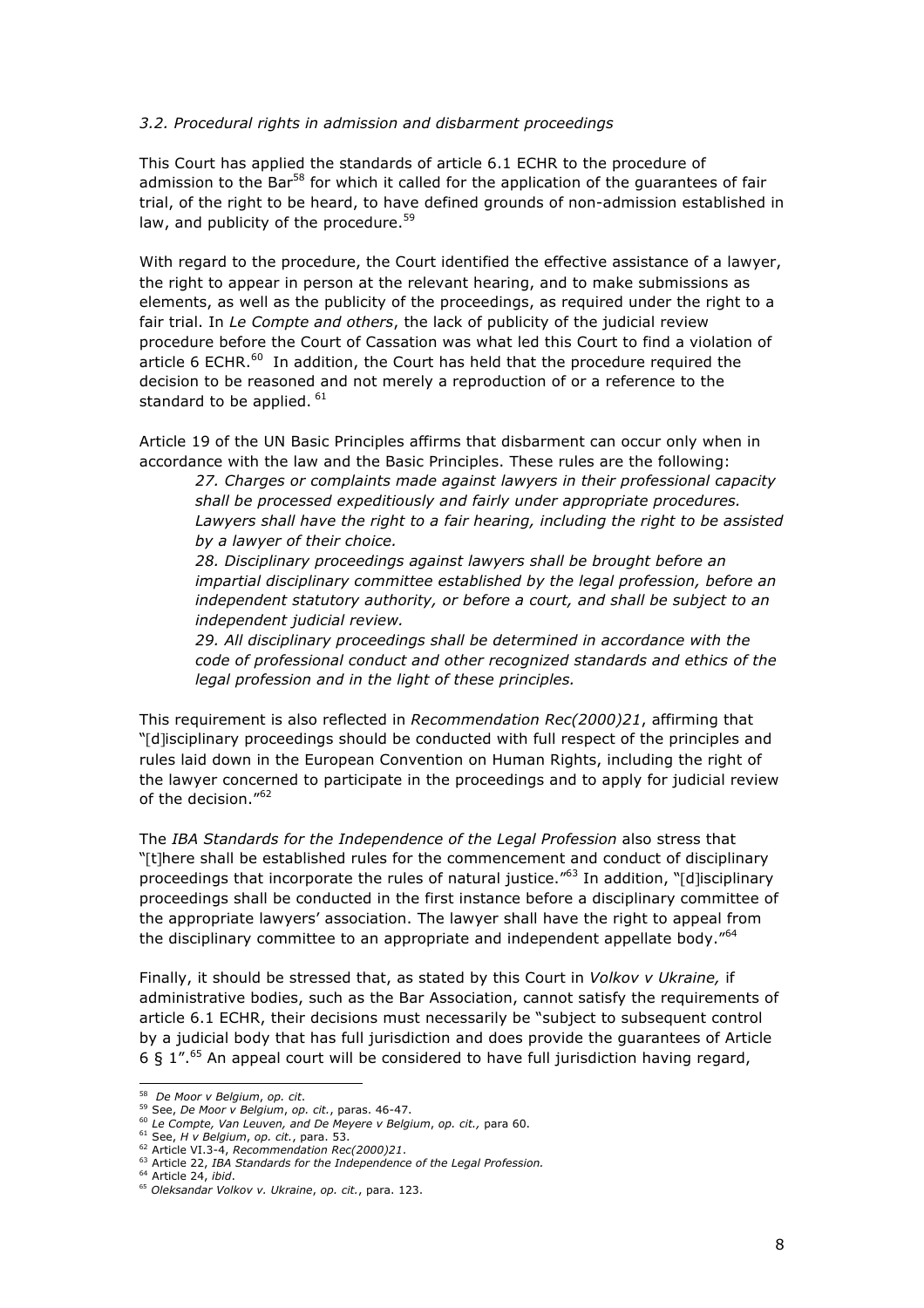*inter alia*, to the subject matter of the decision appealed against, the manner in which that decision was arrived at, and the content of the dispute, including the desired and actual grounds of appeal.<sup>66</sup>

**The ICJ submits that, given the importance of the interests at stake in disciplinary proceedings against lawyers, and in light of international standards on the independence of the legal profession, the standards of procedural fairness applied to such proceedings under article 6 ECHR require both institutional and individual independence and impartiality of disciplinary bodies and of their members, as well as strong procedural safeguards enshrined in law and applied in practice.** 

#### **IV. The ICJ findings on the governance of the legal profession in Azerbaijan**

Pursuant to a fact-finding mission to Azerbaijan carried out in June 2016, the ICJ concluded, in its report *Defenceless defenders: Systemic problems in the legal profession of Azerbaijan,* that "the profession operates in a difficult environment [and] the Bar Association's internal problems and deficiencies have undermined its independence for many years."<sup>67</sup>

The Bar Association was said to be failing to fulfil its role of protecting the independence of the legal profession and upholding high ethical standards, as it "too often act<sup>[ed]</sup> as a top-down bureaucracy whose interests are not those of its members." <sup>68</sup> The ICJ mission reported serious shortcomings in the Bar Association's management and action, including with regard to "to transparency of the budget, accountability before its members, democratic participation of lawyers and their protection in instances of harassment and persecution of lawyers." <sup>69</sup> The ICJ concluded that, "[i]n this environment, the Bar Association tends to function, in practice, to repress the independence of lawyers rather than to defend it."70

With regard to the admission procedures to the legal profession, the ICJ noted that the Qualification Commission of the Bar Association had not been respecting the requirement of independence because it was not composed - and was not required to be composed - predominantly of advocates. With regard to the international law standard that admission requirements and rules must be provided for by law, the ICJ mission found that, for many years, "no such rules were put in place and the Qualification Commission's work was not regulated."<sup>71</sup> Rules of qualification had not been made publicly available.<sup>72</sup> The ICJ reported on the lack of quidelines to quide the assessment of the knowledge and skills of the lawyers applying to the Bar, and of an objective grading system.<sup>73</sup> The mission concluded that the "qualification process itself suffers from a lack of objective criteria for evaluation of candidates and arbitrariness in its application."<sup>74</sup>

As regards the disciplinary procedure, the report found that the Code of Ethics includes as ethical obligations requirements of politeness, objectivity or political

 <sup>66</sup> *Ibid*.

<sup>67</sup> International Commission of Jurists, *Defenceless defenders: Systemic problems in the legal profession of Azerbaijan*, Geneva, 2016, p. 35.

<sup>68</sup> *Ibid.,* p. 35. <sup>69</sup> *Ibid.*

<sup>70</sup> *Ibid.,* <sup>71</sup> *Ibid.,* p. 14

<sup>72</sup> *Ibid.*: they ""are not posted on any website including that of the Bar Association itself, nor are they in the possession of many lawyers: indeed, many lawyers appear unaware of the existence of any document setting out the rule." <sup>73</sup> *Ibid.,* p. 18

<sup>74</sup> *Ibid.,* p. 35.